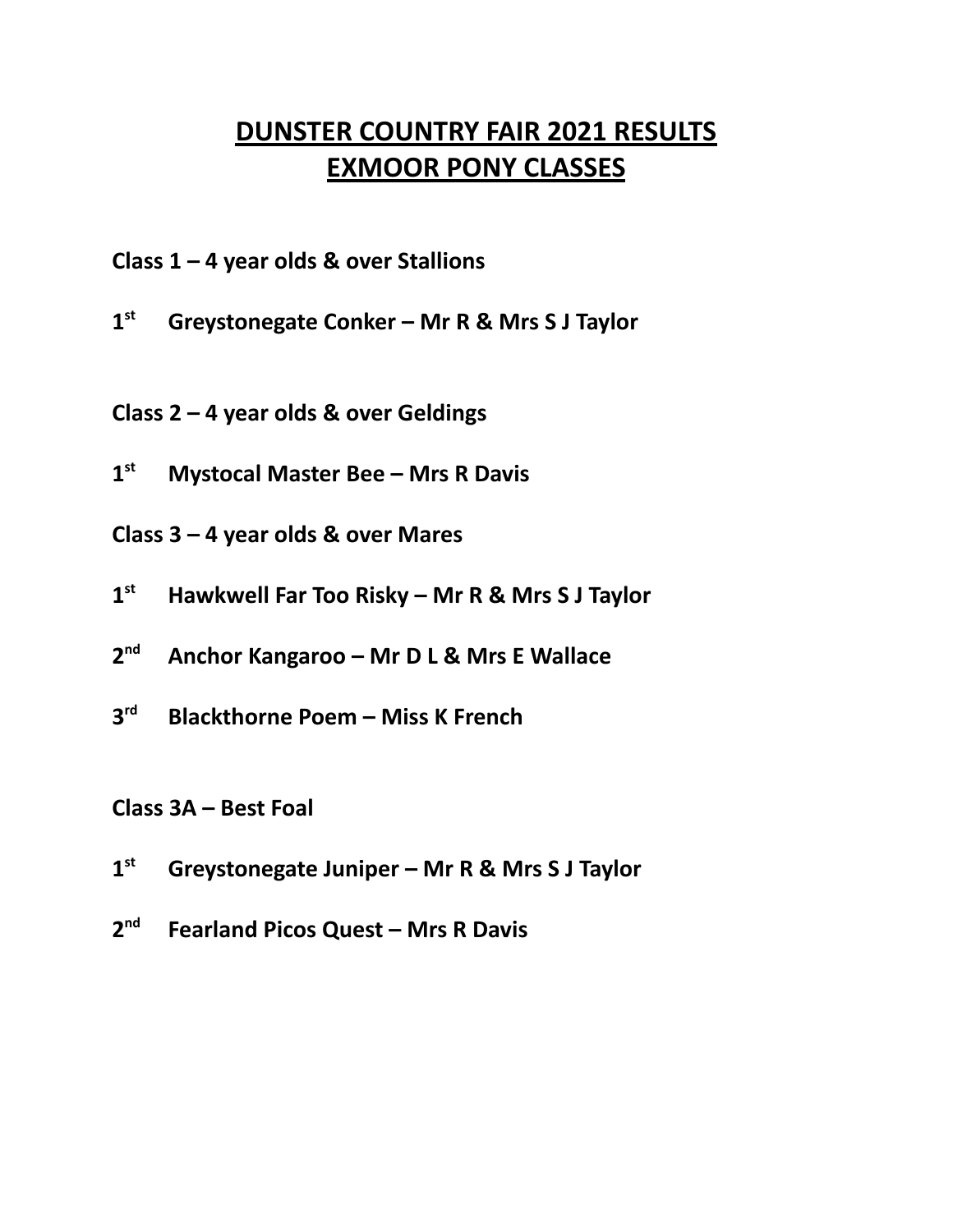**CHAMPION EXMOOR PONY – THE KEITH BROOKER PERPETUAL CHALLENGE CUP**

**Winner: Hawkwell Far Too Risky – Mr R & Mrs S J Taylor**

**RESERVE CHAMPION EXMOOR PONY – THE HINDON CUP**

**Winner: Anchor Kangaroo – Mr D L & Mrs E Wallace**

**Class 4 – 2 & 3 year olds**

- $1^{\text{st}}$ **st Burrewelle Blue Ivy – Miss S Harris**
- $2<sup>nd</sup>$ **nd Anchor Origanii – Mr D L & Mrs E Wallace**
- **3 rd Anchor Nobel – Mrs J Graham**

**Class 5 – Best Yearling**

- **1 st Anchor Precipitation – Mr D L & Mrs E Wallace**
- **2 nd Morning Glory Jade – Mrs M Buttner**
- **3 rd Blackerton Sunbad – Mrs J Bailes**

**YOUNGSTOCK CHAMPIONSHIP – THE LADY MARY WHITELEY CUP**

**Winner: Anchor Precipitation – Mr D L & Mrs E Wallace**

**Reserve: Burrewelle Blue Ivy – Miss S Harris**